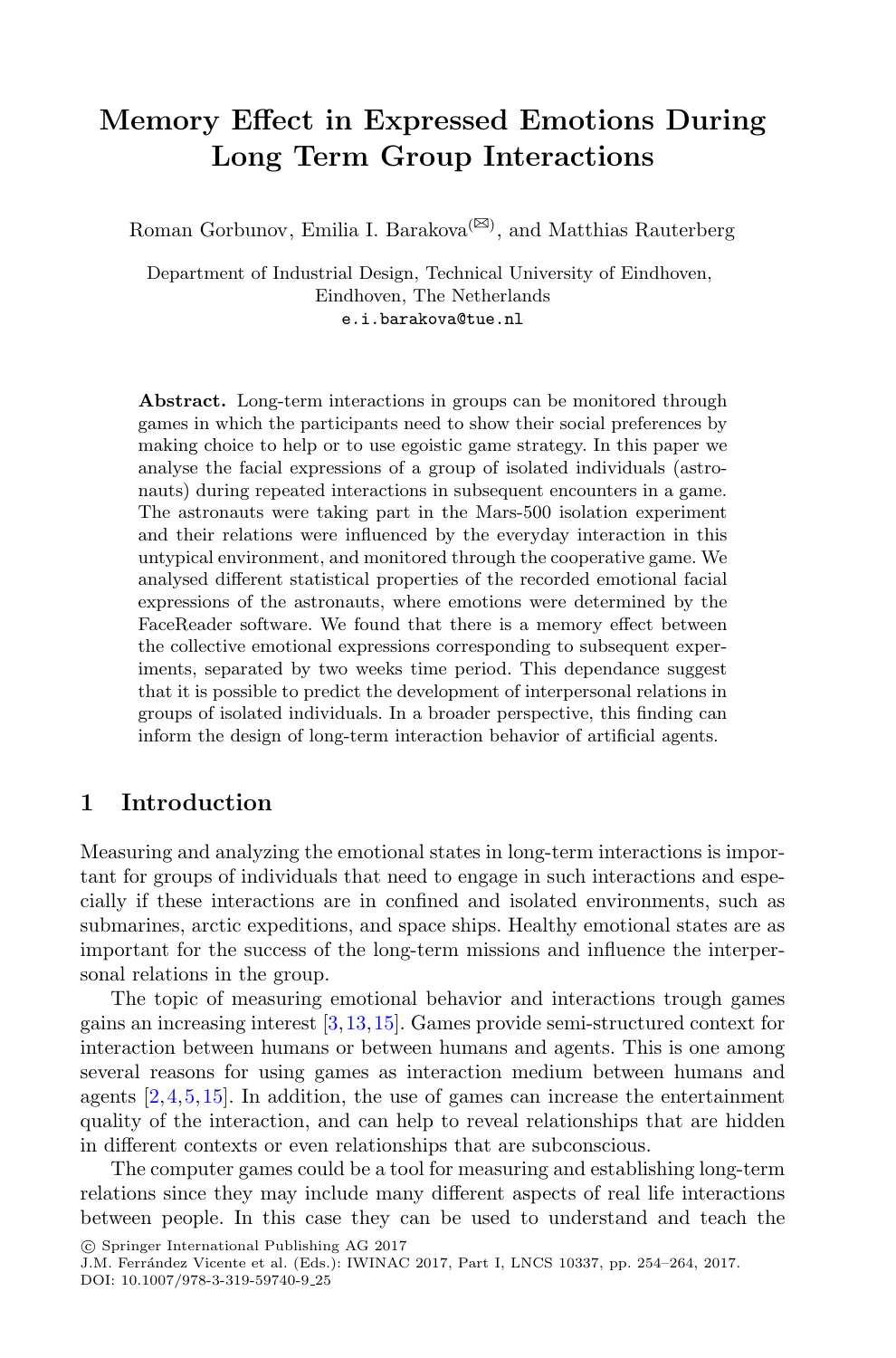rules of collaboration and even create artificial agents that can function as a collaboration partner  $[2,15]$  $[2,15]$  $[2,15]$ . Many game designers are currently exploring the added value of cooperative strategies within their games [\[8\]](#page-9-6) such as reaching a goal with limited resources. Gorbunov et al. [\[14,](#page-9-7)[15](#page-9-2)] redesigned and tested a game which utilizes on collaborative patterns to induce cooperation within the game. The game was designed to be played multiple times - each time a player would choose to help or ask for a help expecting that next game the chosen partner may help back or request a help.

In this paper we show the analysis of the longitudinal game interactions through data from the Mars-500 isolation experiment. During this experiment six participants have been isolated for 520 days to simulate a flight to Mars. Every other week the participants played the game that was specially adapted from the existing Collored Trails game that is used in game theory and experimental economics to study cooperation and fairness. During the game sessions the crew members interacted with each other through a computer-based environment. To monitor emotional states in the group we use video records capturing facial expressions of the crew members during the game play. In this way, correlations between the events that occurred during game play and the coinciding facial expressions can be made. We need to mention that in this work we do not focus on the problem of facial expressions recognition. Instead, we utilize the progress in this field made by other researchers and companies by using commercially available software that can quantify facial expressions with good accuracy. This allows us to shift the focus from the problem of facial expressions recognition to the problem of interpretation of the time dependent facial expressions in a way that is relevant in the context of interpersonal relations and long-term effects of isolation. We discuss the general properties of the recorded data and the software that we used to automatically generate data describing the facial expressions of the participants. The main contribution of the paper is that we found memory effect observed for the collective emotional states, as revealed by the facial expressions, for the neighboring experiments separated by two weeks.

## **2 Background**

#### **2.1 Board Games for Long-Term Interaction**

Several games have been used for monitoring and analysing collaborative behaviors of players. One example is Colored Trail game that has been designed to enable analyzing of the decision making strategies of multiple players in varying settings and complexity [\[16](#page-9-8)]. Different variations of the game have been used to study human-human and human-agent interactions [\[1](#page-8-0)[,10](#page-9-9)[–14](#page-9-7),[16](#page-9-8)[–19,](#page-9-10)[22,](#page-10-0)[23](#page-10-1)]. The Colored Trail game resembles real life situations in which people have different goals and need some resources to reach these goals i.e., the resources can have different values to different players. A redistribution of the resources can be done if the players exchange resources (chips) so one or more players can came closer to the goal. If a player helped other player without having a benefit (because with any combination he/she would not have won this time) he can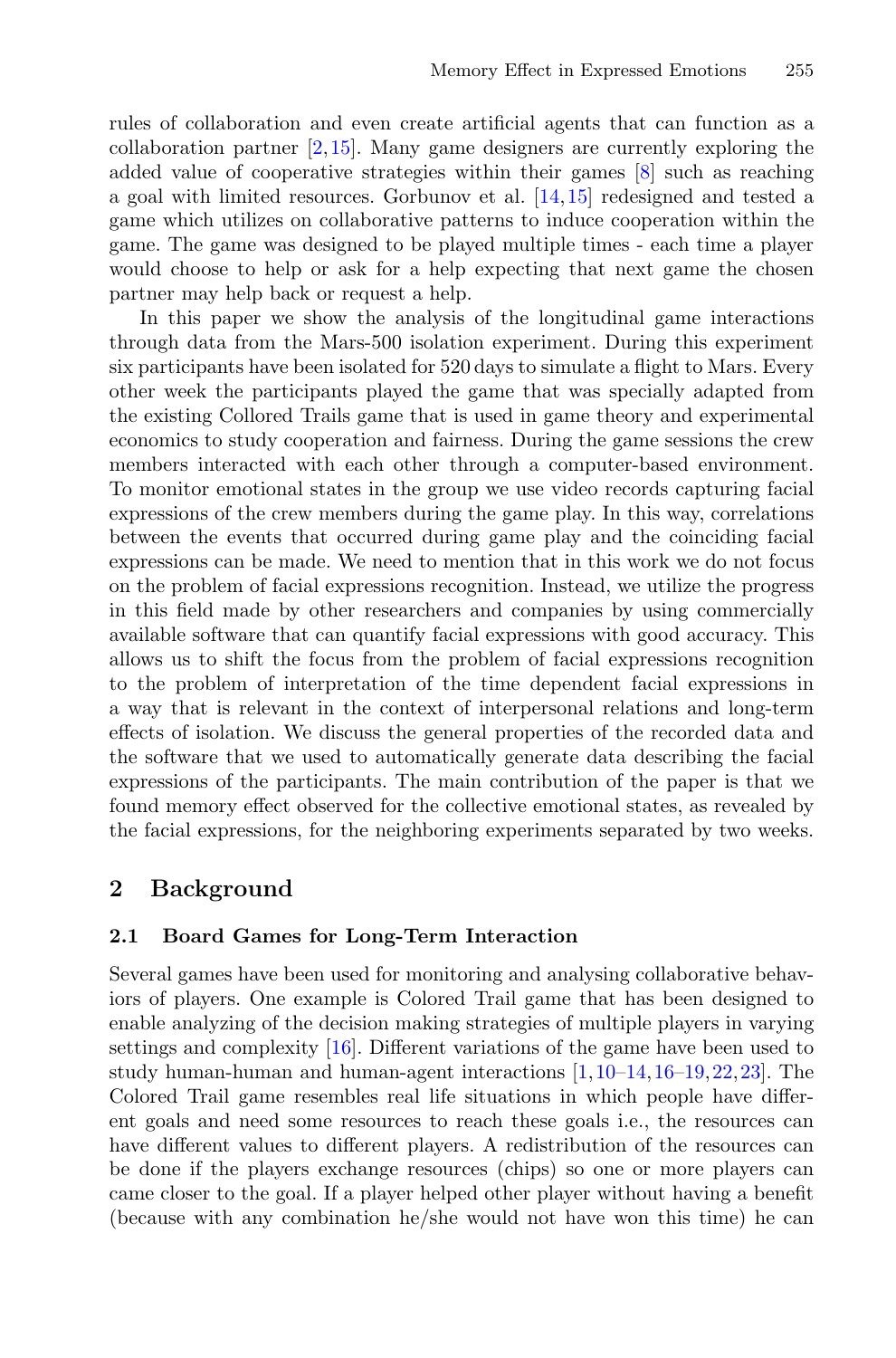expect that in the next game the helped player will return the favor. Therefore, the game is interesting for analyzing long-term relationships since it contains both competitive and collaborative (social) components.

More specifically, the game is played on a rectangular board composed of colored squares (see Fig. [1\)](#page-2-0).



<span id="page-2-0"></span>**Fig. 1.** Example of the colored trails game on the response phase. (Color figure online)

In the beginning of the game every player is placed on one of the colored squares of the board. Additionally to that one square is assigned to be the goal that should be reached by each player. Every player receives a set of colored chips which represent the resources of a player. The colors of the chips are taken from the same set as the colors of the board squares. Players can move on the board using their chips - a chip with a certain color will make possible one move to a neighbouring square with the corresponding to the chip color. The moves are restricted to horizontal or vertical moves to one of the neighboring squares. By making a step on the board a player irreversibly spends a chip. The goal of the player is to move as close as possible to the goal-square, spending a minimum of chips. Before making their moves players are allowed to exchange some of their chips with another player. Any exchange of chips is possible if both participants of the exchange agree to do this exchange. This redesigned version of the Colored Trails game is a redesign of the initial game that was proposed in Harvard university by Gal and colleagues [\[13\]](#page-9-1) and is used in the game theory and experimental economics to study cooperation and fairness.

## **3 Analyzing Emotional States Caused by Interpersonal Relations**

We assume that by measuring and analyzing emotional states of the group members caused by the natural development of their interpersonal relations and their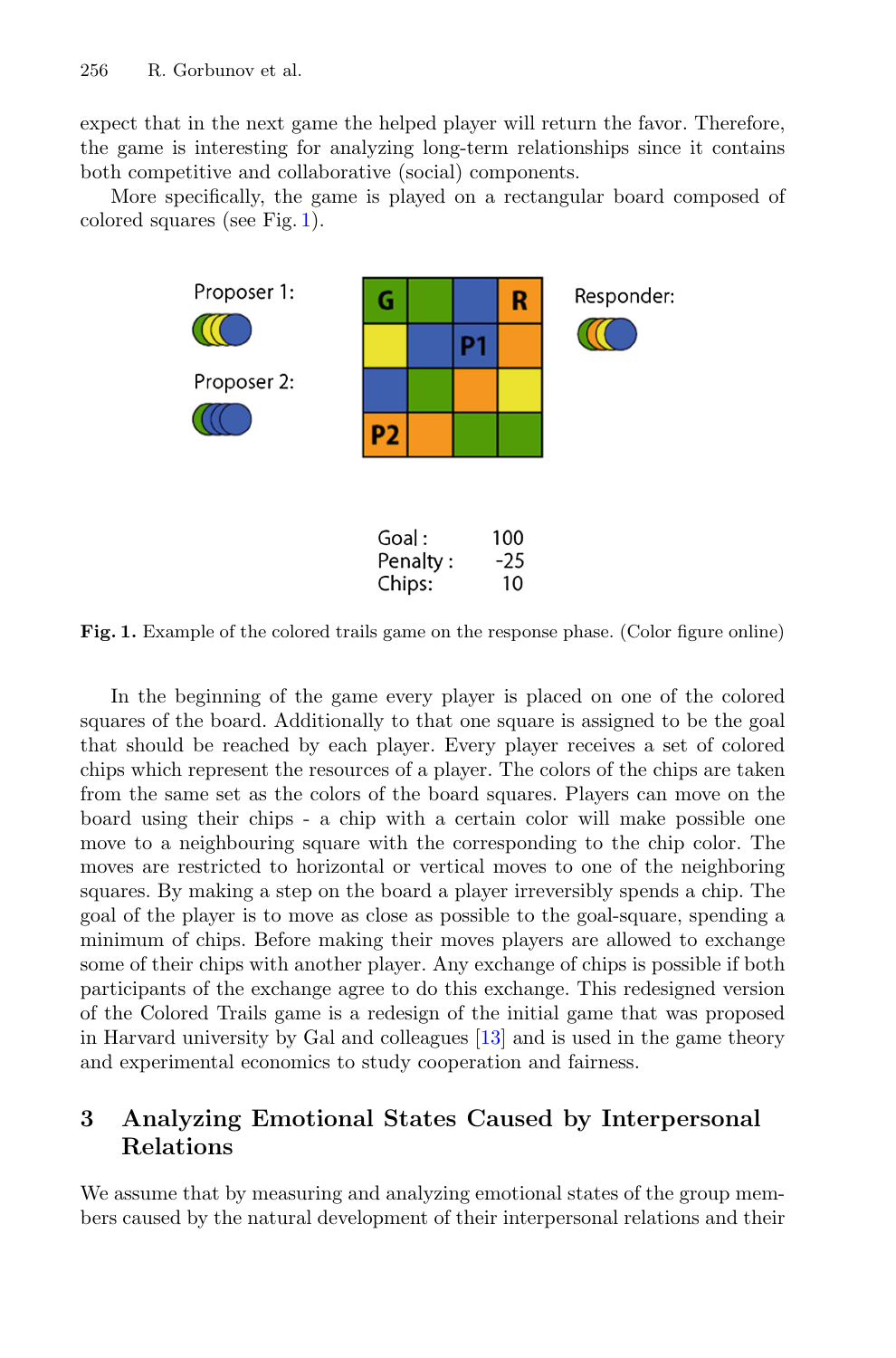emotional states are very tightly bound and influence each other. Healthy emotional states are as important for the success of the long-term missions as the interpersonal relations in the group. To monitor emotional states in the group we use video records capturing facial expressions of the crew members during the game play. In this way, correlations between the events that occurred during game play and the coinciding facial expressions can be made. We need to mention that in this work we do not focus on the problem of facial expression recognition. Instead, we utilize the progress in this field made by other researchers and companies by using commercially available software that can quantify facial expressions with good accuracy. This allows us to shift the focus from the problem of facial expressions recognition to the problem of interpretation of the time dependent facial expressions in a way that is relevant in the context of interpersonal relations and long-term effects of isolation.

## **3.1 Video Records from Mars-500**

The video records of facial expressions were collected during the Mars-500 isolation experiment in which six participants were isolated for 520 days to simulate a flight to Mars. Every second week the participants had to interact with each other through a computer environment for approximately 30 min as a part of this experiment. During these sessions the participants were sitting in front of the computers performing different learning tasks supplied by the MECA software [\[20](#page-10-2)] and playing the CT game [\[16](#page-9-8)] with each other. The frontal video records of facial expressions were made by the cameras located on the participants' computers. To monitor emotional states in the group we applied correlation analysis between the events that occurred during game play and the coinciding facial expressions.

## **3.2 Face Reader**

To extract facial expressions from the available video records we have used the FaceReader commercial software developed by VicarVision and Noldus Information Technology [\[6\]](#page-9-11). The FaceReader software can recognize facial expressions by distinguishing six basic emotions (plus neutral) with accuracy of 89% [\[6\]](#page-9-11). In particular, FaceReader recognizes happy, sad, angry, surprised, scared, disgusted and neutral components of the facial expressions. The system is built to correspond to Ekman and Friesen's theory of the Facial Action Coding System (FACS), that states that basic emotions correspond with facial models [\[7\]](#page-9-12). For an overview of the progress in the field of automatic facial expressions recognition see  $[9,21]$  $[9,21]$ . In the current study we have used FaceReader to generate components of the facial expression for every third frame of the video. It gives the time separations between the two neighboring data points (components of the facial expression) equal to 120 ms. By considering only every third frame we could reduce the computational time needed for the generation of the data describing facial expressions in a quantitative way, and the computational time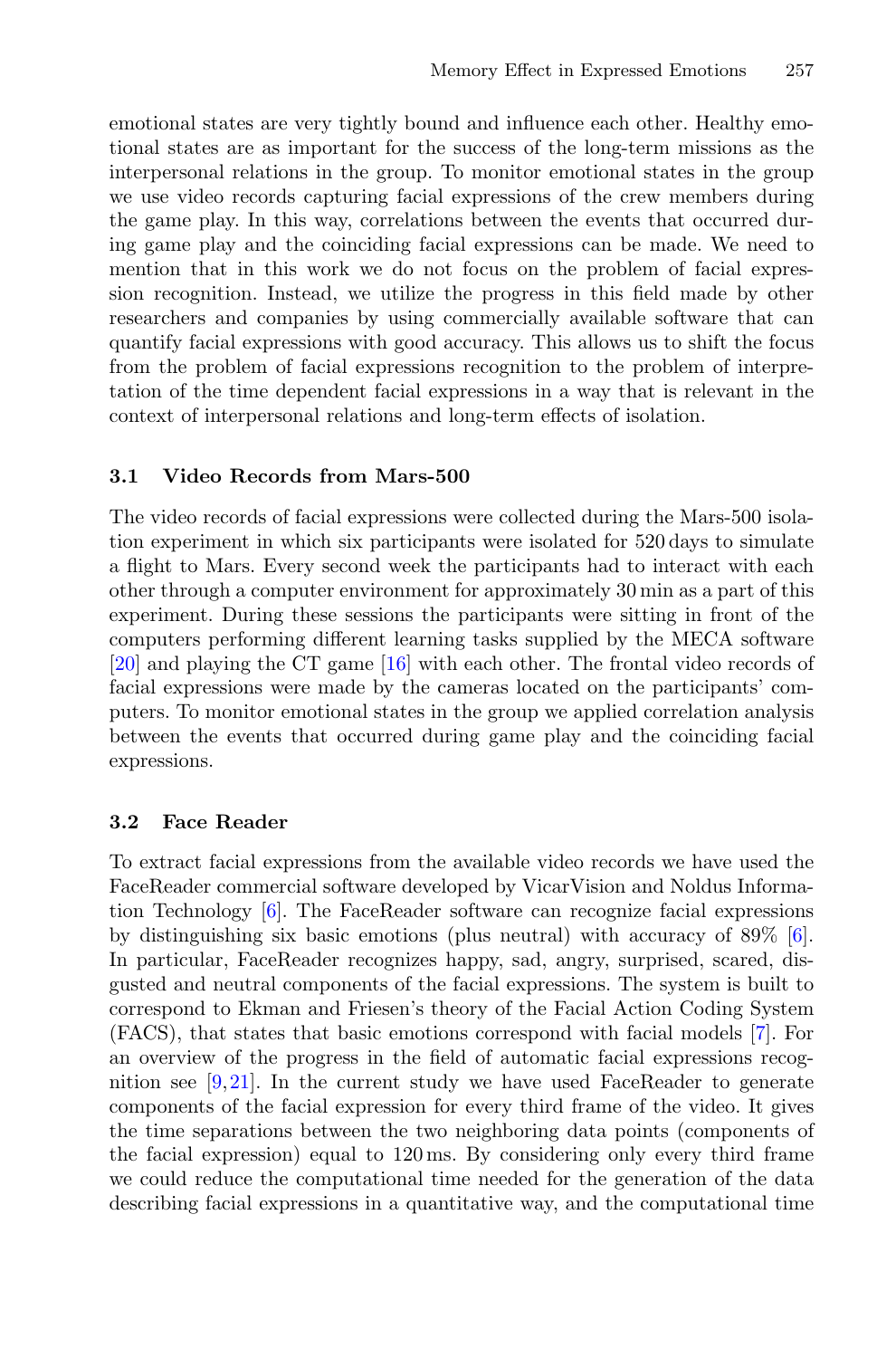required for the analysis of these data. By the chosen frame rate we still were able to get smooth dependencies describing the facial expressions.

#### **3.3 Classification of Statistical Properties of the Data**

The data generated by the FaceReader software can be considered as a set of real numbers depending on four variables:  $v(c, u, e, f)$ , where *c* indicates the component of the facial expression, *u* is used to indicate the participant, *e* is the index of the experiment and *f* is the frame index. The type of the facial expression can have one of the following seven values: "neutral", "happy", "sad", "angry", "surprised", "scared" and "disgusted". In our data from the Mars-500 experiment, the second argument  $(u)$  can have six different values, since we have six participants in this experiment. The third argument (*e*) is the index of the experimental session. Since we had 33 experiments, the index runs from one to 33. The separation between every experiment was two weeks except for experiments 18 and 19, which were separated by four weeks because of the simulation of a landing on Mars during which it was not possible for the crew members to play the game. The last argument  $(f)$  is the index of the frame in the given video.

The arguments present in the data can be classified based on their properties. First we distinguish between homogeneous and inhomogeneous variables. By homogeneous variables we understand those over which averaging makes sense. In our case all variables except the type of the facial expressions are homogeneous. It means that we can average facial expressions over users, for example, to calculate the average happiness of the crew. We can also average the facial expressions over different experiments to find how the happiness of a given user changes depending on the duration of the experiment. It is also possible to average a given component of the facial expressions over the frames of the video to find the average happiness of the given user in the given experiment. In contrast, we cannot average happiness and sadness because these properties have different meanings. However, the different components of the facial expressions can be combined in a way that is more sophisticated than averaging. For example, we could combine different components of the facial expressions in a way done by principal component analysis or independent component analysis, which could be helpful for identification of the most important or independent features. The variables can also be classified depending on whether they are subsequent or not. By subsequent variables we understand those variables for which a natural ordering of values exists. In the considered case the two variables, frame index and experiment index, are subsequent. These indexes can be ordered chronologically. In contrast, there is no preferred ordering of the components of the facial expressions and the users. We can group different values of a component of a facial expression if these values correspond to different values of a given homogeneous variable and to the same values of other variables. This procedure can be applied to several homogeneous variables at the same time. In this way we can get seven different properties. We will denote these measures by the removal of the arguments that were used for the grouping. Specifically, we get the following measures: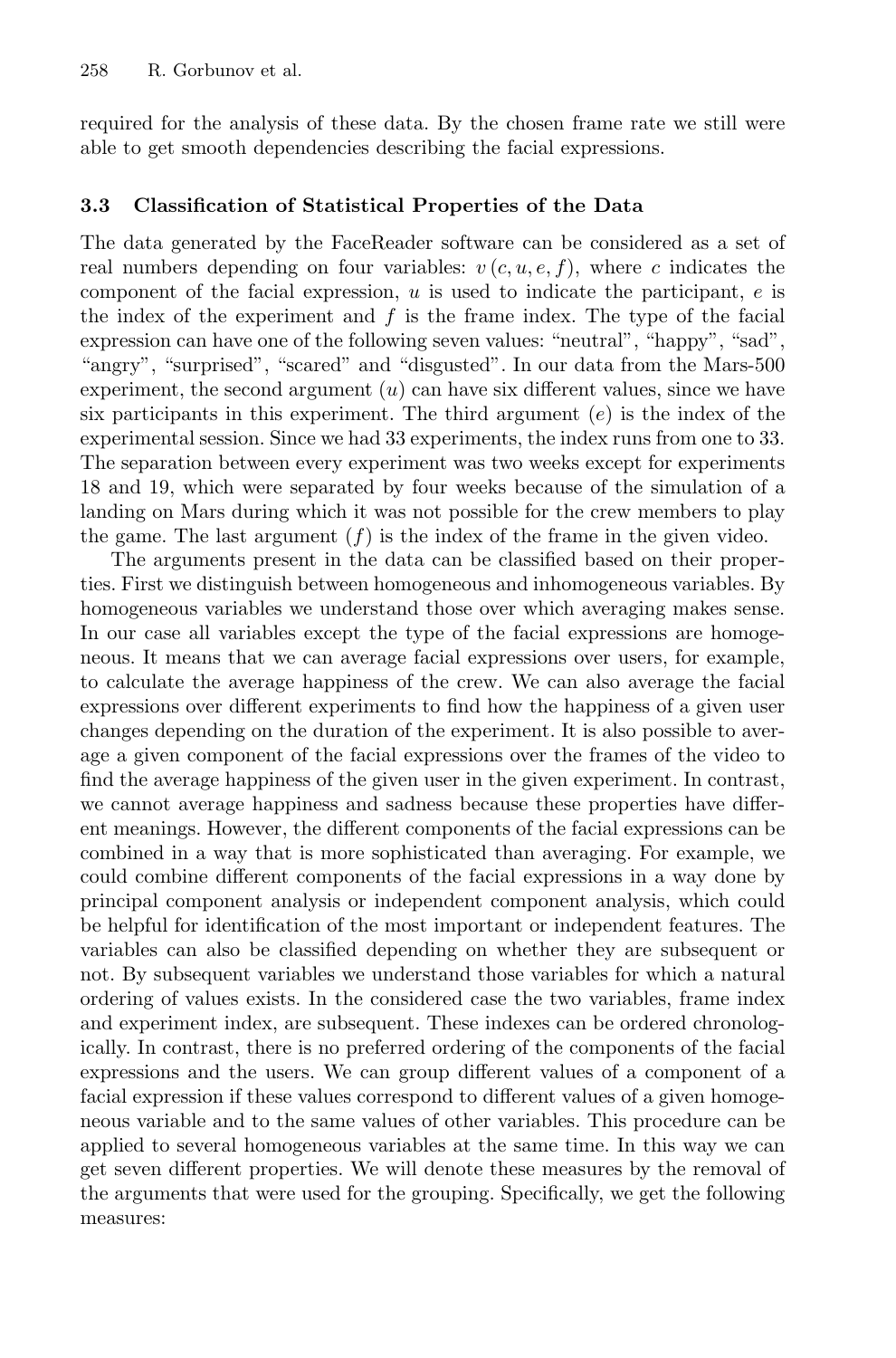$$
v(c, e, f) = \sum_{u} v(c, u, e, f),
$$
 (1)

$$
v(c, u, f) = \sum_{e} v(c, u, e, f), \qquad (2)
$$

$$
v(c, u, e) = \sum_{f} v(c, u, e, f), \qquad (3)
$$

$$
v(c, u) = \sum_{e} \sum_{f} v(c, u, e, f), \qquad (4)
$$

$$
v(c, e) = \sum_{u} \sum_{f} v(c, u, e, f), \qquad (5)
$$

$$
v(c, f) = \sum_{u} \sum_{e} v(c, u, e, f), \qquad (6)
$$

$$
v(c) = \sum_{u} \sum_{e} \sum_{f} v(c, u, e, f).
$$
 (7)

#### **3.4 Averaging over Experiments**

Averaging over users and experiments, i.e. the first two properties did not result in significant dependencies. We will give the results of averaging over the subsequent experiments, the third property  $(v(c, u, e))$ , since it relates to the memory effects. This property removes the dependency on the time frame, since we average over different frames from the same experiment. As a result we get different components of the facial expressions of different users as functions of the experiment index. These properties can be of particular interest since they potentially could capture a long-term effect of the isolation. For example, we could expect that the facial expressions of given users become more (or less) happy the more time they spent in isolation.

As an illustration, in Fig. [2](#page-6-0) we show the dependence of three different components of the facial expressions (neutral, happy and sad) as functions of the experiment calculated for the one of the users.

With the black histograms we show the number of the available data points, divided by  $10^5$ , as a function of the experiment number.

In Fig. [2](#page-6-0) we cannot see any obvious dependence on the experiment number. However, we can see that some components of the facial expressions systematically increased for five experiments in a row. Since it is not obvious if there is some regularity in the considered dependencies, we have performed a quantitative estimation of this regularity. In particular, if a vector depends on a parameter, the distance between a pair of vectors decreases on average, if we decrease the difference between the pair of parameters corresponding to the two considered vectors. Therefore, we can use the average distance between the neighboring vectors as a measure of the regularity of the dependency of the vectors on a parameter. In our case the vector is composed of seven average components of the facial expressions and the parameter is the integer index of the experiment. To measure the similarity between a pair of seven dimensional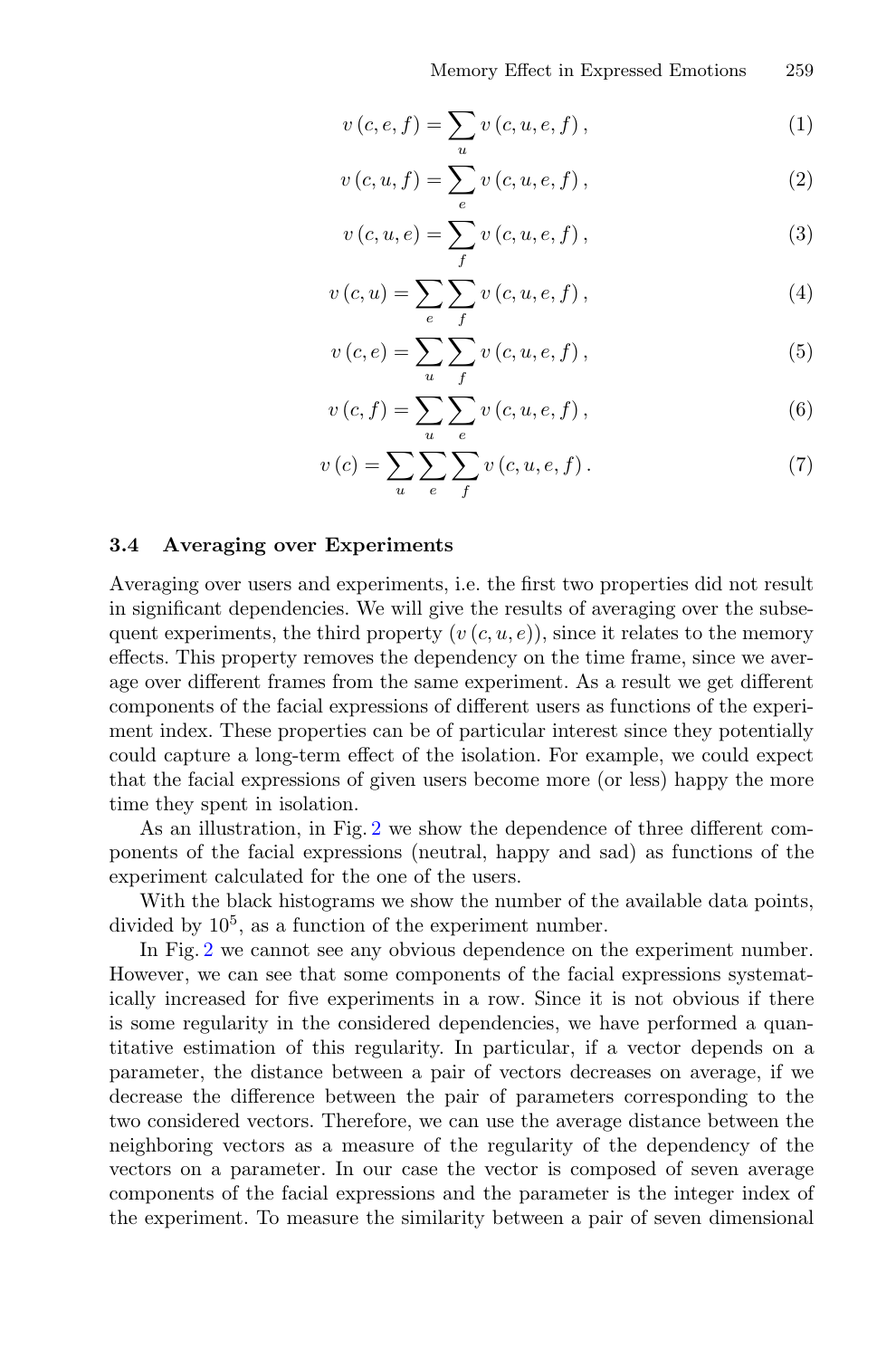

<span id="page-6-0"></span>**Fig. 2.** Three different components of the facial expressions of an user through the evolution of the experiment

(7D) vectors we used the Euclidean distance. The average distance between the average values of the facial expressions corresponding to all available neighboring (subsequent) experiments has been calculated for all six users. Then we generated a new sequence of the 7D vectors just by shuffling the original sequence. If there was some dependence of the vectors on the experiments it was destroyed by shuffling. For the new sequence of the 7D vectors (average facial expressions) we have also calculated the distance between the neighboring vectors. This procedure has been repeated  $10<sup>4</sup>$  times to determine in what percentage of cases the average distance between the neighboring vectors can be as small as, or even smaller than those calculated for the original ordering of the vectors.

This procedure has been performed for all six users and the following percentages have been found: 2.5%, 85.4%, 5.2%, 9.7%, 43.7% and 42.4%. These results indicate that the used measure of regularity calculated for the dependencies shown in Fig. [2](#page-6-0) is very close to the values of the measure of regularity calculated for irregular sequences of vectors. Based on that, we can conclude that we have no solid reason to think that we are able to see some regular dependence of the average facial expressions on the experiments.

## **4 Dependency on Users**

The fourth property  $(v(c, u))$  removes the dependency on experiment and frame index. In other words, we get a property that depends only on the type of the component of the facial expressions and the user. In this way we can determine how happy or sad or angry a given group member was on average during the longterm isolation. This property can be used to characterize the person and his/her reaction in isolation. However, to study effect of isolation on the emotional state (facial expressions) we need to have video records for non-isolation conditions.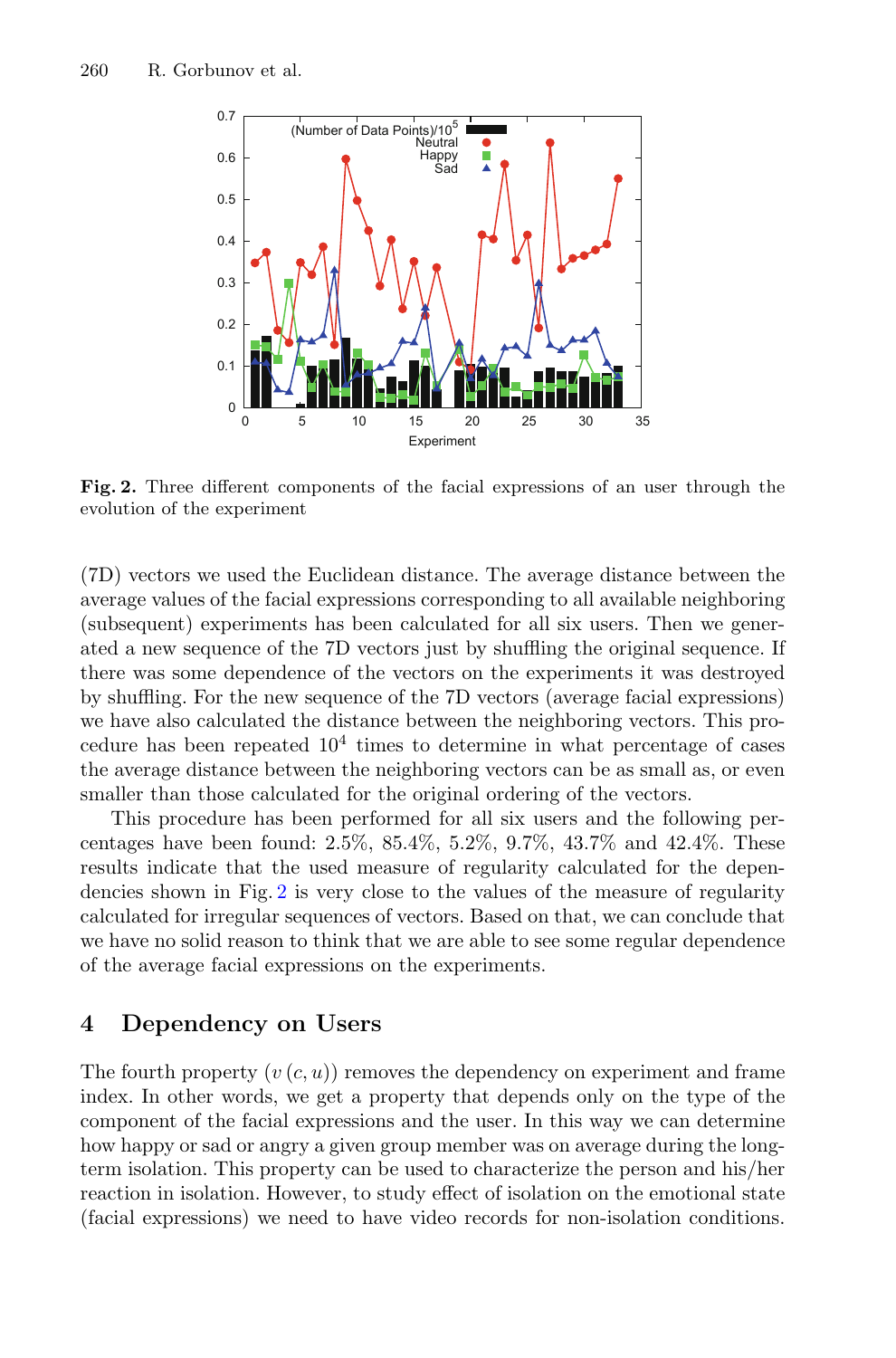As a result of the considered averaging over the frames and experiments we get  $6 \cdot 7 = 42$  values. These values are shown in Fig. [3.](#page-7-0)



<span id="page-7-0"></span>**Fig. 3.** Average values of seven different components of the facial expressions given for six participants of the Mars-500 experiment

#### **4.1 Dependency on Subsequent Experiments**

The fifth property  $(v(c, e))$  is obtained by averaging over users and time frames. This property gives the combined emotional state of the crew as a function of the experiment index. For example, with this property we could see how the average happiness of the crew depends on the time (number of weeks) spent in isolation. This property is shown in Fig. [4.](#page-8-1) This figure is very similar to Fig. [2.](#page-6-0) The difference between Figs. [2](#page-6-0) and [4](#page-8-1) is that Fig. [4](#page-8-1) shows the values averaged over all six users and Fig. [2](#page-6-0) only shows values corresponding to user3. Moreover, in Fig. [4](#page-8-1) we also show the "disgusted" component of the facial expression as a function of the experiment index. Like in the case of the separate consideration of the users we have performed a numerical estimation of the regularity of the dependency. For that we used the average distance between the neighboring vectors as a measure of the regularity. As a result we found that, after averaging over the users, the difference between the averaged facial expressions from neighboring experiments is, on average, smaller than the difference between the averaged facial expressions taken from two randomly chosen experiments. The probability that the difference between the neighboring experiments, in terms of the average facial expression, can be as small as it is, or even smaller, is equal to 8 *·* <sup>10</sup>−<sup>4</sup>. From this result we can conclude with high confidence that there is a relation (similarity) between the emotional states of the crew corresponding to the experiments separated by two-week time intervals. As a consequence, the averaged emotional state of the crew in a current experiment can be used as a predictor of the average emotional state that will be observed in two weeks. The sixth and seventh property did not show significant results.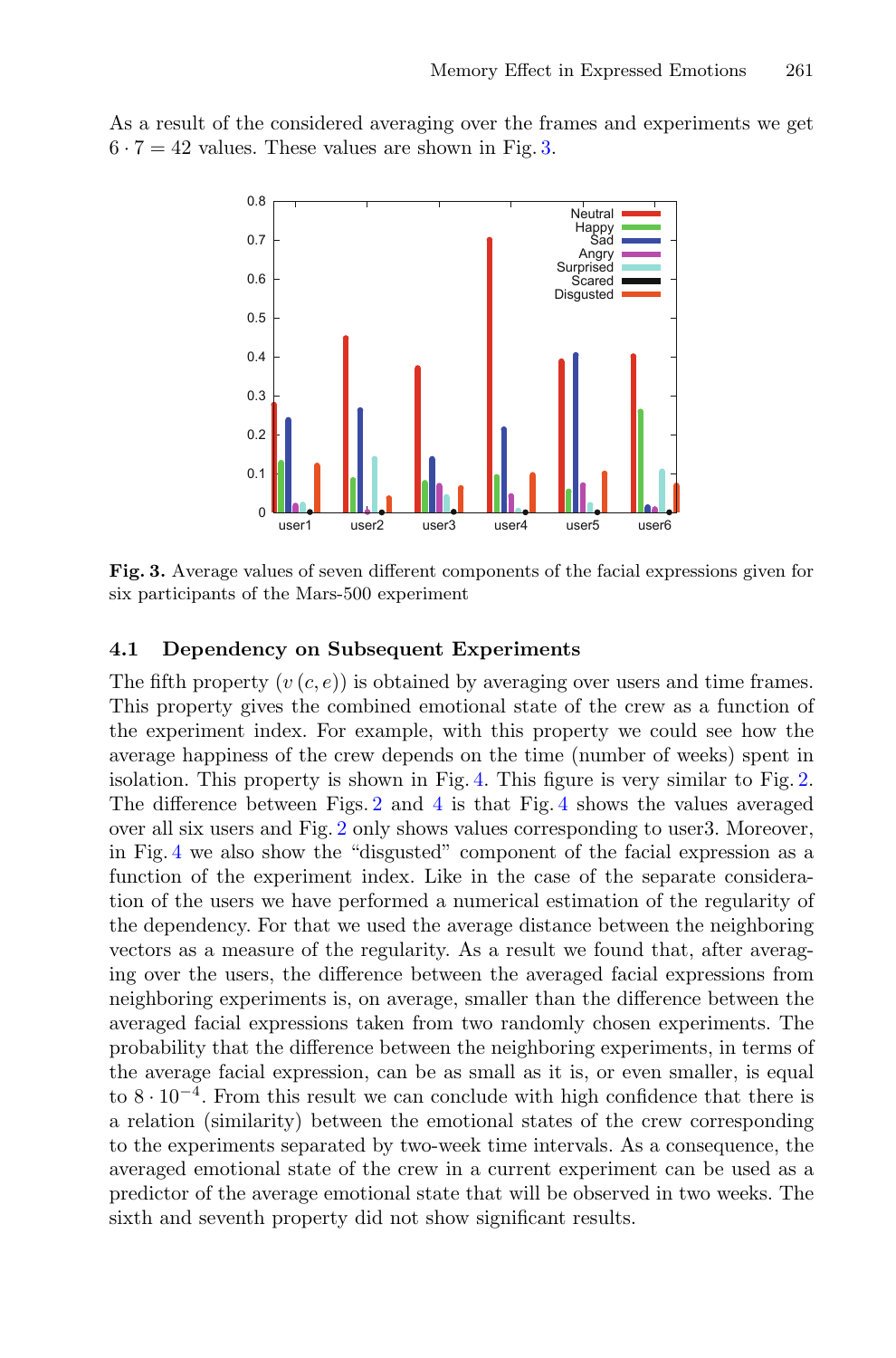

<span id="page-8-1"></span>**Fig. 4.** Averaged (over frames and users) components of the facial expressions as functions of the experiment index

## **5 Discussion**

In this paper we have proposed measures that can be used for analysis of the data generated by facial expressions recognition software in groups of people who are involved in interactions that can provoke emotional reactions. We used repeated cooperative (economic) games for monitoring the groups behavior, but also for provoking emotional reactions in the players. Fe proposed measures to find dependencies in the obtained data. Based on these measures we have found a statistically significant correlation between the average emotional states from two neighboring experiments separated by two weeks. This result means that there is a memory in the dynamics of the average emotional state of the crew so that two weeks cannot completely destroy the memory about the previous emotional state. This property of the dynamics of emotional states can potentially be used to predict emotional states of the group for the next few weeks.

The proposed method can be used for monitoring and predicting of the emotional state of group of isolated individuals. The method can also be used to design social agents. Previous findings of this research have been used for the design of social agents [\[14\]](#page-9-7). These agents were shown to outperform agents that do not utilize on the social behavioral strategy proposed in [\[14](#page-9-7)]. These design principles can be exploit for design of social strategies for long-term interactions between humans and virtual agents and in human-robot interaction.

## <span id="page-8-0"></span>**References**

1. Barakova, E.I., Gorbunov, R., Rauterberg, M.: Automatic interpretation of affective facial expressions in the context of interpersonal interaction. IEEE Trans. Hum.-Mach. Syst. **45**(4), 409–418 (2015)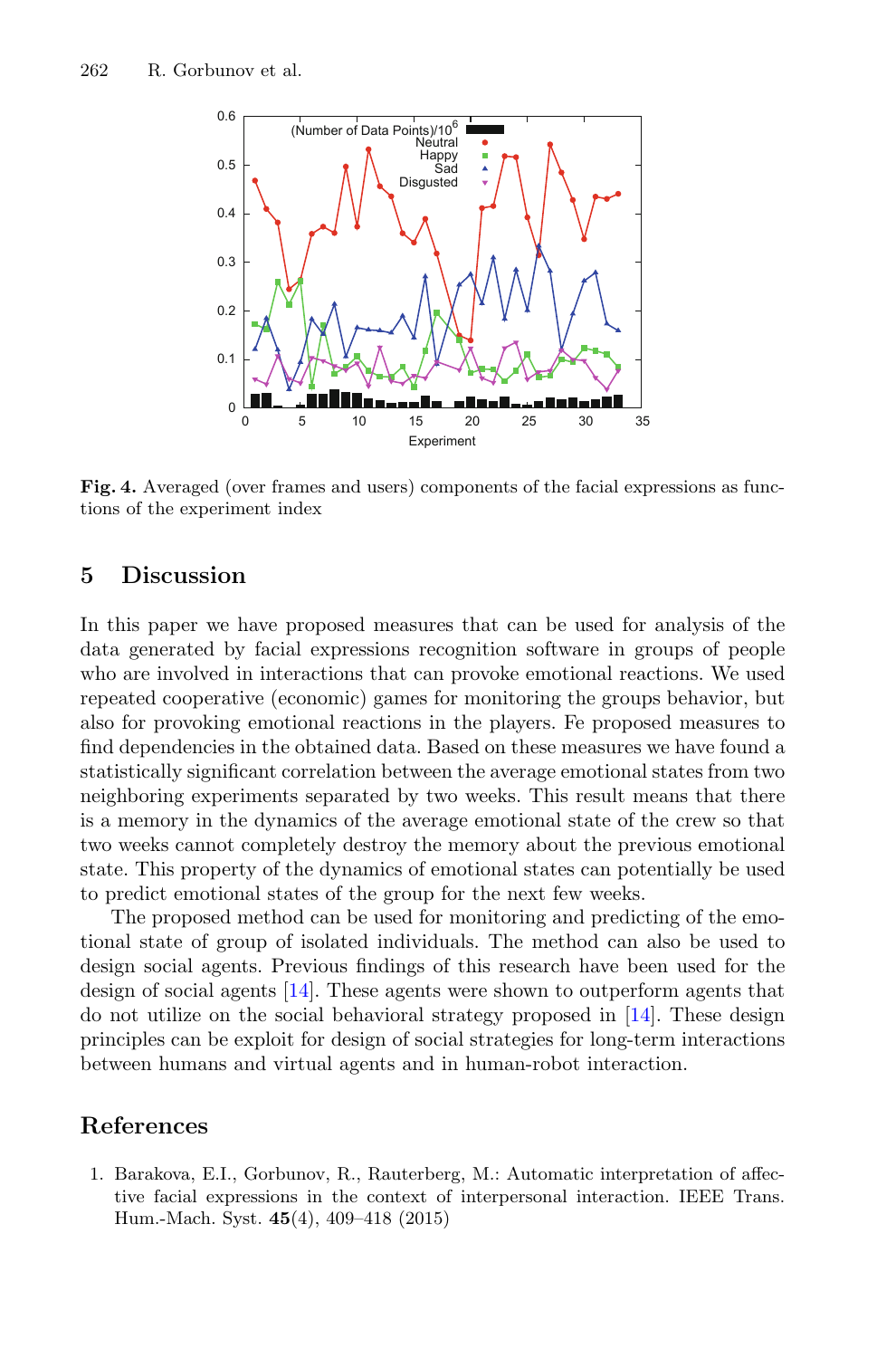- <span id="page-9-3"></span>2. Barakova, E.I., Bajracharya, P., Willemsen, M., Lourens, T., Huskens, B.: Longterm lego therapy with humanoid robot for children with ASD. Expert Syst. **32**(6), 698–709 (2015)
- <span id="page-9-0"></span>3. Barakova, E.I., Spink, A.S., Ruyter, B., Noldus, L.P.: Trends in measuring human behavior and interaction. Pers. Ubiquitous Comput. **17**(1), 1–2 (2013)
- <span id="page-9-4"></span>4. Castellano, G., Leite, I., Pereira, A., Martinho, C., Paiva, A., Mcowan, P.W.: Context-sensitive affect recognition for a robotic game companion. ACM Trans. Interact. Intell. Syst. **4**(2), 10:1–10:25 (2014)
- <span id="page-9-5"></span>5. Conati, C.: Probabilistic assessment of users emotions in educational games. Appl. Artif. Intell.: Int. J. **16**(7–8), 555–575 (2002)
- <span id="page-9-11"></span>6. Den Uyl, M.J., Van Kuilenburg, H.: The FaceReader: online facial expression recognition. In: Proceedings of Measuring Behavior, vol. 30, pp. 589–590. Citeseer (2005)
- <span id="page-9-12"></span>7. Ekman, P., Friesen, W.V.: Facial action coding system. In: Antropology of the Body (1977)
- <span id="page-9-6"></span>8. Seif El-Nasr, M., Aghabeigi, B., Milam, D., Erfani, M., Lameman, B., Maygoli, H., Mah, S.: Understanding and evaluating cooperative games. In: Proceedings of the 28th International Conference on Human Factors in Computing Systems, pp. 253–262 (2010)
- <span id="page-9-13"></span>9. Fasel, B., Luettin, J.: Automatic facial expression analysis: a survey. Pattern Recognit. **36**(1), 259–275 (2003)
- <span id="page-9-9"></span>10. Ficici, S.G., Pfeffer, A.: Modeling how humans reason about others with partial information. In: Proceedings of the 7th International Joint Conference on Autonomous Agents, Multiagent Systems, vol. 1, pp. 315–322 (2008)
- 11. Gal, Y., Pfeffer, A.: Predicting people's bidding behavior in negotiation. In: Proceedings of the 5th International Joint Conference on Autonomous Agents and Multiagent Systems, pp. 370–376 (2006)
- 12. Gal, Y., Pfeffer, A.: Modeling reciprocal behavior in human bilateral negotiation. In: Proceedings of the 22nd National Conference on Artificial Intelligence, vol. 1, pp. 815–820 (2007)
- <span id="page-9-1"></span>13. Gal, Y., Pfeffer, A., Marzo, F., Grosz, B.J.: Learning social preferences in games. In: Proceedings of the 19th National Conference on Artificial Intelligence, pp. 226– 231 (2004)
- <span id="page-9-7"></span>14. Gorbunov, R., Barakova, E., Rauterberg, M.: Design of social agents. Neurocomputing **114**, 92–97 (2013)
- <span id="page-9-2"></span>15. Gorbunov, R., Barakova, E.I., R.M.C. Ahn, Rauterberg, M.: Monitoring interpersonal relationships through games with social dilemma, pp. 5–12 (2011)
- <span id="page-9-8"></span>16. Grosz, B.J., Kraus, S., Talman, S., Stossel, B., Havlin, M.: The influence of social dependencies on decision-making. initial investigations with a new game. In: Proceedings of the 3rd International Joint Conference on Autonomous Agents, Multiagent Systems, vol. 2, pp. 782–789 (2004)
- 17. Hennes, D., Tuyls, K.P., Neerincx, M.A., Rauterberg, G.W.M.: Micro-scale social network analysis for ultra-long space flights. In: The IJCAI 2009 Workshop on Artificial Intelligence in Space, Pasadena, California, USA (2009)
- 18. Kamar, E., Gal, Y., Grosz, B.: Incorporating helpful behavior into collaborative planning. In: Proceedings of the 8th International Conference on Autonomous Agents And Multiagent Systems, pp. 875–882 (2006)
- <span id="page-9-10"></span>19. Marzo, F., Gal, Y., Grosz, B.J., Pfeffer, A.: Social preferences in relational contexts. In: Proceedings of the 4th Conference in Collective Intentionality (2004)